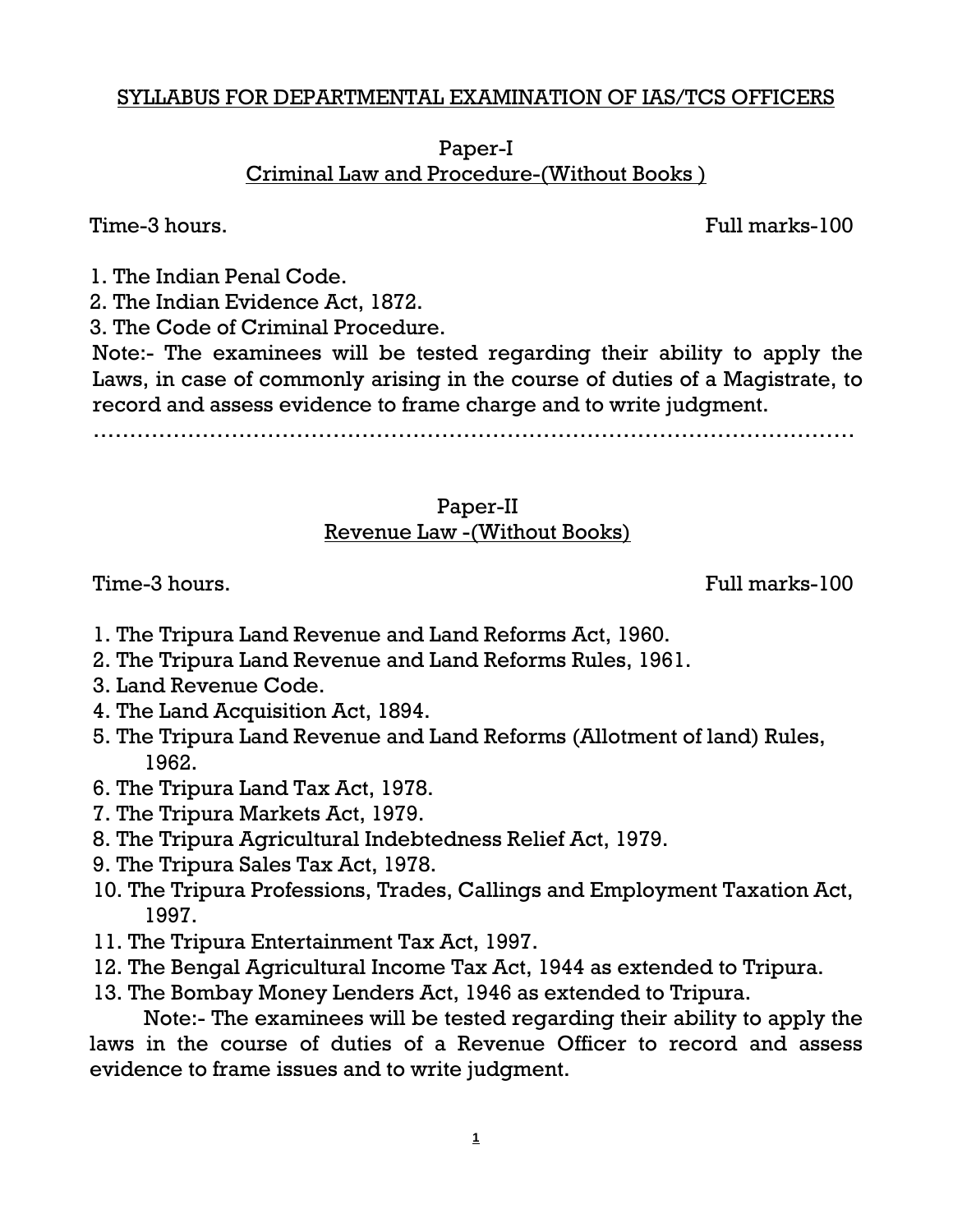#### Paper-III Civil Law and Procedure-(With Books)

Time-3 hours. Full marks-100.

- 1. Code of Civil Procedure.
- 2. Transfer of Property Act.
- 3. The Indian Contract Act.
- 4. The Indian Limitation Act.

Note:- The examinees will be tested regarding their ability to apply the laws in cases of commonly arising in the course of duties of Munsiff or Revenue Officer, to record and assess evidence, to frame issues and to write judgment.

……………………………………………………………………………………………

# Paper-IV Central Laws, Acts and Regulations-(With Books)

Time-3 hours. Time-3 hours.

- 1. The Arms Act, 1959.
- 2. The West Bengal Security Act, 1950 as extended to Tripura.
- 3. Motor Vehicle Act, 1939.
- 4. The Cattle Trespass Act, 1871.
- 5. The Indian Stamp Act, 1894.
- 6. The Court Fees Act, 1870.
- 7. Indian Registration Act, 1908.
- 8. Bengal Excise Act, 1909 as extended to Tripura.
- 9. Essential Commodities Act, 1955.
- 10. The Central Sales Tax Act.
- 11. The Cinematograph Act.

Note:- The examinees will be tested regarding their ability to apply laws in cases of commonly arising in the course of duties of a Magistrate and a Revenue Officer, to record and assess evidence, to frame issues and charge and to write judgment.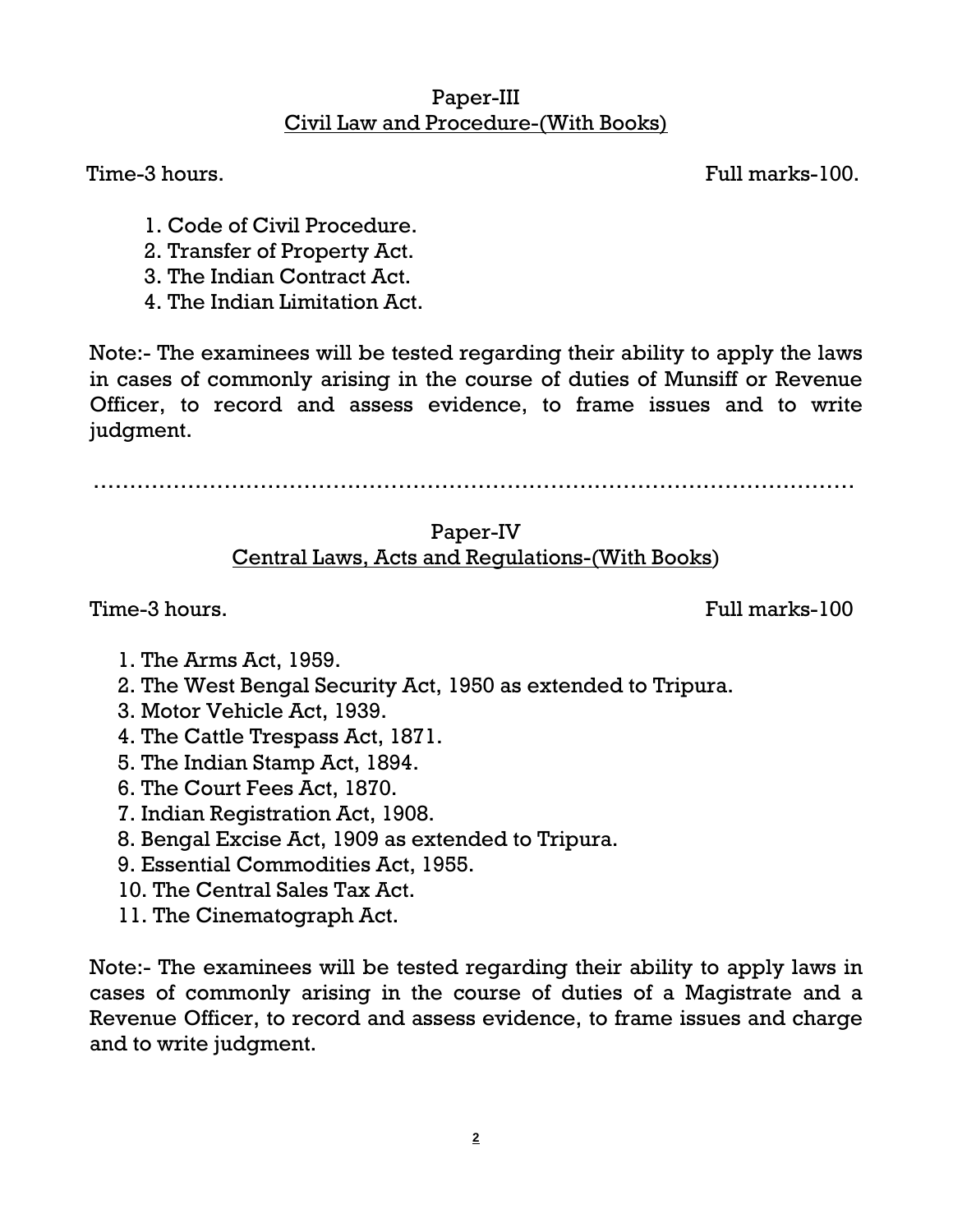### Paper-V Accounts-(Without Books)

Time-3 hours. Full marks-100

- 1. Financial Administration in India.
- 2. Structure of Government Accounts.
- 3. Treasury operations.
- 4. Departmental Compilation of Accounts.
- 5. Accounting in the Indian Audit & Accounts Department.
- 6. General Audit & Local Audit.
- 7. Audit of Receipts.
- 8. Audit of Expenditure.
- 9. Audit of Contingency Funds & Public Accounts.
- 10. Audit of Grant-in-Aid.
- 11. Finance & Appropriation Accounts.
- 12. Results in Audit & Audit Reports.
- 13. Financial Committee.

……………………………………………………………………………………………

### Paper-VI Accounts-(With Books)

Time- 3 hours. Full marks-100

- 1. The Fundamental and Supplementary Rules, Volumes I & II.
- 2. The Civil Service Regulations Parts I,IV,VI and X including liberalized pension Rules.
- 3. Central Civil Services (Conduct) Rules, 1964.
- 4. The Central Civil Service (Classification, Control and Appeal) Rules, 1965.
- 5. Hand Book of Establishment Officers.
- 6. General Financial Rules, Volume-I.
- 7. Civil Account Code, Volume-I.
- 8. Compilation of Treasury Rules, Volume-I.
- 9. Compilation of Delegation of Financial Powers Rules, 1958.
- 10. Compilation of Financial Powers of the Heads of Departments/Offices and Drawing and Disbursing Officers of the Government of Tripura under the Delegation of Financial Rules, 1958.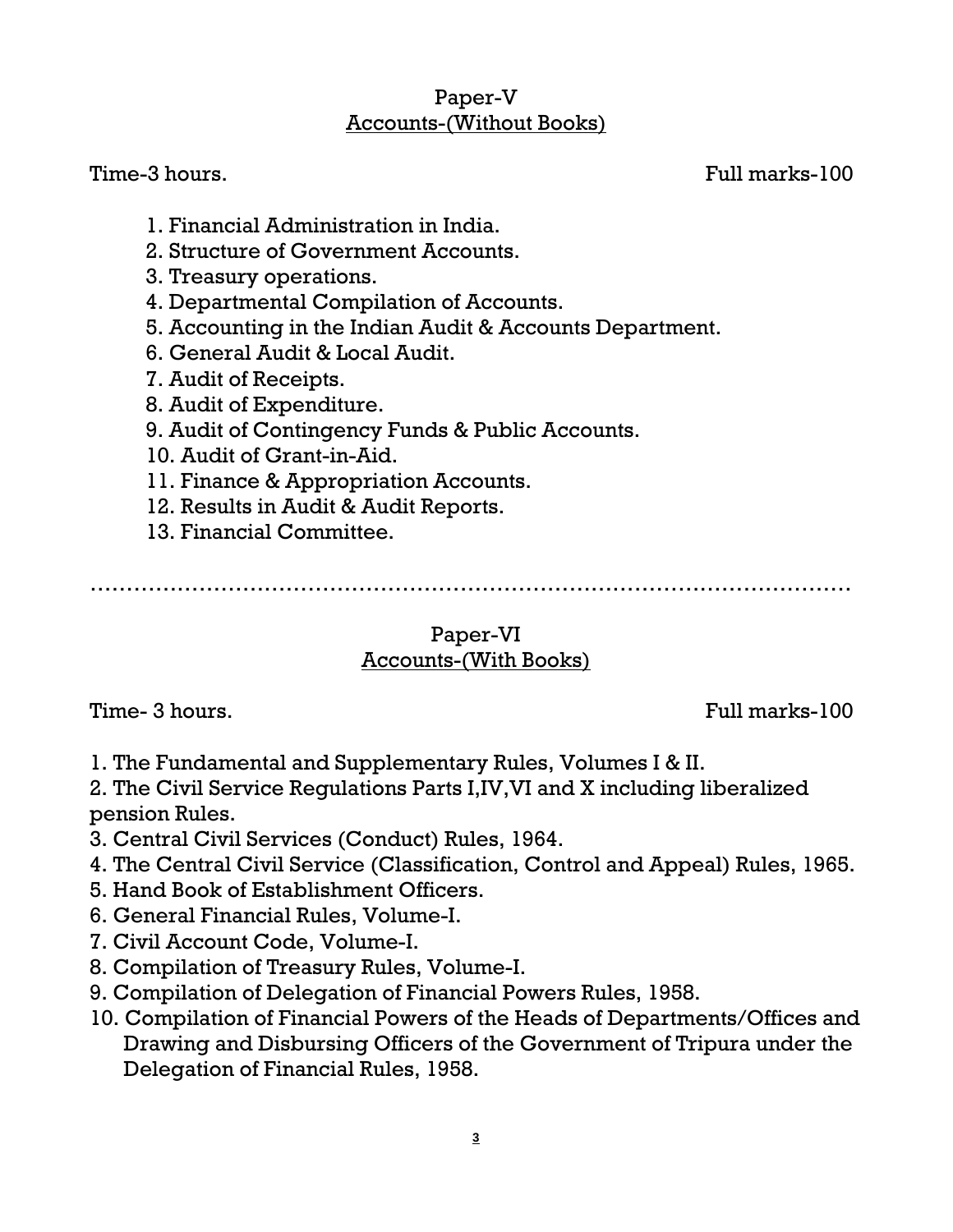# Paper-VII **Bengali**

## Full marks-100

- 1. Translation of a Passage in Bengali into English and vice versa and Dictation.
- 2. Conversation and reading.

……………………………………………………………………………………………

# Paper-VIII **Hindi**

### Full marks-25

1. Conversation

……………………………………………………………………………………………